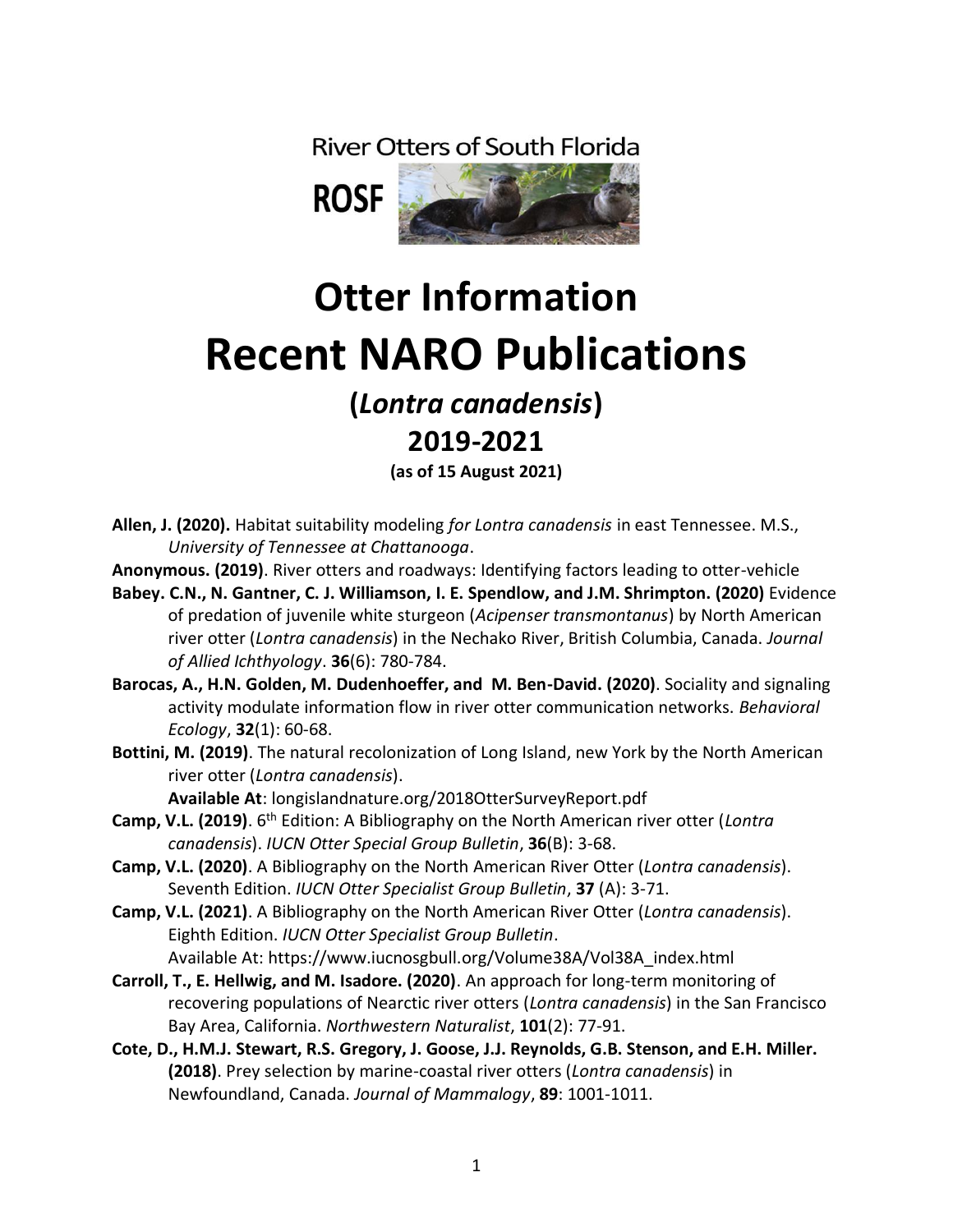- **Crowley, S. M. and D.P. Hodder. (2019)**. Factors influencing exposure of North American river otter (*Lontra canadensis*) and American mink (Neovison vison) to mercury relative to a large-scale reservoir. Ecotoxicology, 1-11.
- **Czaplewski, N. (2020).** The North American river otter (*Lontra canadensis*) as a late Pleistocene fossil from the Canadian river, Oklahoma. *Proceedings of the Oklahoma Academy of Sciences*, **100**: 95-101.
- **De Velde, N.V., D.j. Demetrick, and P.J. Duignan. (2019)**. Primary pleural squamous cell carcinoma in a free-ranging river otter (*Lontra canadensis*). *Journal of Wildlife Diseas*e, **55**(3): 728-732.
- **Delong, C.M., C. Wright, I. Fobe, K.T. Wilcox, and E. Morrison. (2019)**. North American river otters (*Lontra canadensis*) discriminate between 2D objects varying in shape and color. *Learning & Behavior*, **47**(1): 91-104.
- **DeLong, C.M. (2020)**, What we know about vision in otters: A presentation for World Otter Day*.* Seneca Park Zoo, Rochester, NY, United States.
- **Eccles, K.M., E.S. Littlewood, P.J. Thomas, and H.M. Chan. (2019)**. Distribution of organic and inorganic mercury across the pelts of Canadian river otter (*Lontra canadensis*), Scientific Reports. 9, Article Number 3237.
- **Egan, D. (2019)**. Local scientist, Dr. Heide Island researches residential River Otters-How you can become a citizen scientist and support your neighborhood wildlife. *Admirals Cove Times,* Coupeville, Washington. May 2019.
- **Gaydos, J.K., M.A. Delaney and S. Raverty. (2020**). Causes of Mortality in a Population of Marine-Foraging River Otters (*Lontra canadensis*). *Journal of Wildlife Diseases*: **56**(4): 941-946.
- **Grams, K. (2000)**. Exhibitry and enrichment of North American otters (*Lontra canadensis*) at the Arizona-Sonora Desert Museum. *Animal Keepers Forum*, **27**(24).
- **Guo, G., K.M. Eccles, M. McMillam, P.J. Thomas, H.M. Chan, and A.J. Puolain. (2020)**. The gut microbial community structure of the North American river otter (*Lontra canadensis*) in the Alberta oil sands region in Canada: Relationship with local environmental variables and metal body burden. *Environmental Toxicology and Chemistry***. 39**(12): 2516-2526.
- **Hanrahan, A.T., A.U. Rutter, C.K. Nielsen, and E.M. Schauber. (2019)**. Spatial ecology of the river otters in a human-modified landscape. *Journal of Mammalogy*, **100**(4): 1327-1339.
- **Hotopp, K.P., A.M. Hotopp, and M.R. Gorrell. (2020).** North American river otters followed by piscivorous birds, and a river otter parental distraction display. *Northeastern Naturalist*, **27**, .doi/:/o.11656/o45.027.0111.
- **Holland, A.M., E.M. Schauber, C.K. Nelson, and E.C. Helgren. (2019)**. River otter and mink occupancy dynamics in riparian systems. *The Journal of Wildlife Management*, **33**(7): 1497-1482.
- **Householder H. M. , J. Henry, Bianca Zaffarano, A.J. Gall, B. Nixon, and J.E. Olds. (2021)**. Dexmedetomidine, Butorphanol, and Midazolam as a reversible induction protocol in North American river otters (*Lontra canadensis*). *Journal of Zoo and Wildlife Medicine*, **51**(4): 834-840.
- **Island, H.D., E. Win. B. Smith, R. Slyngstad, and R. Strack. (In-Review)**. Parenting phase and abnormal repetitive behavior among two captive North American river otters (*Lontra*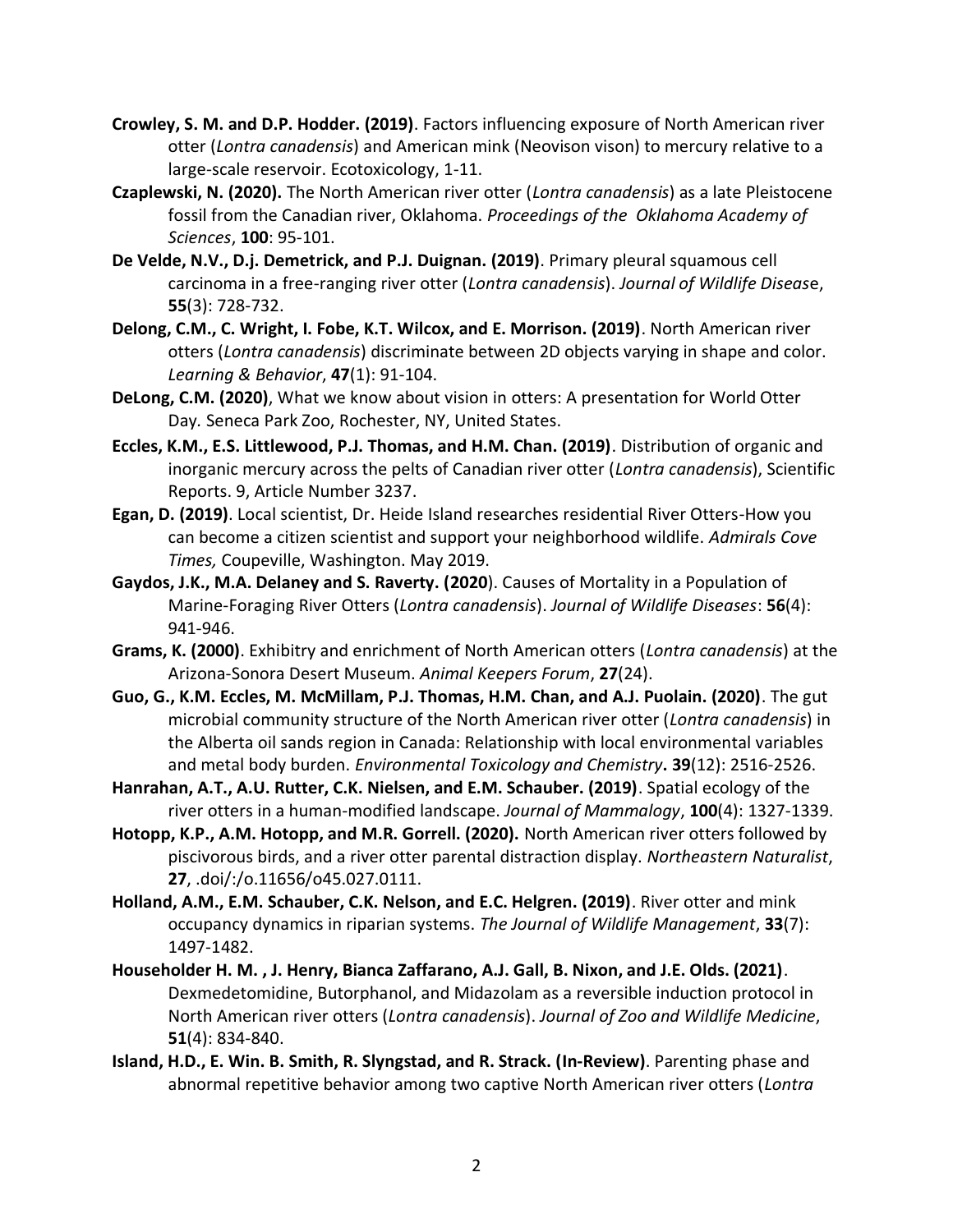*canadensis*) seasonal foraging preferences across lacustrine and marine territories of Whibley Island. Washington. *Aquatic Mammals*.

- **Island, H.D. (In-Prep**). North American river otters (*Lontra canadensis*).
- **Kelly, M. (2020)**. Raised by otters. North Coast Journal of Politics, People & Art. September 17, 2020.
- **Island, H.D., B. Smith, E.M. Winn, K. Newberry, J. Manfredini, R.J. Slyngstad, and S. Strack. (2021)**. A longitudinal study of parenting conditions on two adult, North American river otters (*Lontra canadensis*). Repetitive Behavior. *Journal of Applied Animal Welfare Science,* DOI: 10.1080/10888705.2021.1880906
- **Lumkes, R.A., C.C. Day, and P.A. Zollner. (2019)**. Behavioral response of the mammalian community to river otter latrine use. *The American Midland Naturalist*, **182**(1): 75-88.
- **Malzahn, J., A.J. Caven, and J.D. Wiese. (2020)**. Characteristics of a river otter (*Lontra canadensis*) maternal den in the central Platte River Valley, NE. *Transactions of the Nebraska Academy of Sciences*, **40**: 30-38.
- **Matt, C.L., C. Mans, M. Pinkerton, and B. Elsmo. (2020)**. Splenic T-cell lymphoma in a North American river otter (*Lontra canadensis*). *Open Veterinary Journal***, 55**(3): 728-732.
- **Mayer, A. (unknown).** Role of riparian forests and surrounding matrix in functional connectivity of northern river otter (*Lontra canadensis*) populations. USDA: Research, Education & Economics Information System (REEIS). (unable to determine publication year)
- **Minter, L.J., K. Ange-van Heugten, C.A. Harms, and M.K. Stoskopf. (2020)**. Digestible energy intake and digestive efficiency of human-Managed North American River Otters (*Lontra canadensis)", Veterinary Medicine International*, vol. 2020, Article ID 4307456, 7 pages,
- **Pearce, K.J. (2019)**. The influence of the river otter on aquatic conservation in the greater Yellowstone ecosystem: A socio-ecological approach to evaluating conservation flagships. PhD, *University of Maryland Center for Environmental Sciences*, Cambridge, Maryland.
- **Rivera, N.A., S. Totoni, K. Monick , T. Tian, M. L. Green, J. Novakofski, and E.N. Mateus-Pinilla (2019)**. A comparison of three methods to evaluate otter latrine activity. *Wildlife Society Bulletin*, **43**(1): 198-207.
- **Roberts, N.M., M.J. Lovallo, and S.M. Crimmins. (2020)**. River Otter Status, Management, and Distribution in the United States: Evidence of Large-Scale Population Increase and Range Expansion. *Journal of Fish and Wildlife Management*, **11**(2): 279-286.
- **Rutter, A.U., A.T. Hanrahan, C.K. Nielsen, and E.M. Schauber. (2020).** Functionality of a new live-capture device for river otters. *Journal of Fish and Wildlife Management,* **11**(1): 238–244.
- **Sanders, C.W. (2019)**. Reproductive parameters, heavy metal concentrations, and disease prevalence in North American river otters (*Lontra canadensis*) across North Carolina. M.S., *North Carolina State University*, Raleigh, North Carolina.
- **Sanders, C., K. Pacifici, G.R. Hess, and C.S. Deperno. (2020)**. Metal contamination of river otters in North Carolina. *Environmental Monitoring and Assessment*, **192**, 146(2020).
- **Sanders, C.W., C. Offenbuttel, K. Pacifici, and C.S. DePerno. (2020)**. *Leptospira*, *Parvovirus*, and *Toxoplasma* in the North American river otter throughout North Carolina. *Journal of Wildlife Diseases*. DOI: 10.7589/2019-05-129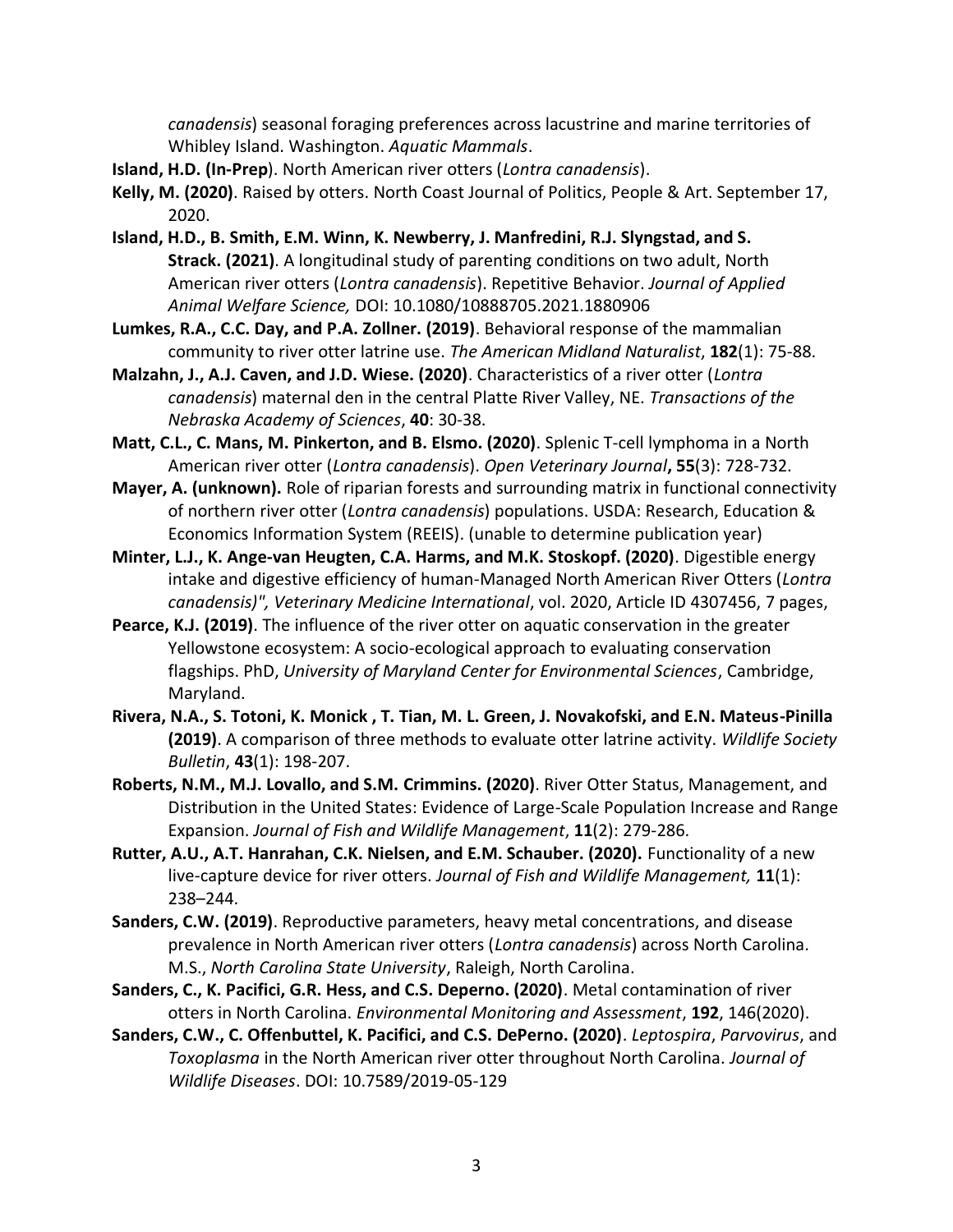- **Sanders, J-G. (2019)**. What can otters tell us about watershed pollution? *Front page of the Everett Herald,* August 20, 2019.
- **Serfass, T.L., C.P. Carpenter, and M.D. Triska. (2019)**. Monthly variation in scat marking by river otters along Tionesta Creek in northwestern Pennsylvania. *Canadian Wildlife & Management*, **8**(1): 36-44.
- **South Dakota Department of Game, Fish and Parks. (2020)**. South Dakota river otter management plan, 2020-2029. South Dakota Department of Game, Fish and Parks Wildlife Division Report Number 2020-02, Pierre, South Dakota, USA. 57+ pp.
- **Thomas, P.J., E.E. Newell, K. Eccles, A.C. Holloway, I. Indowu, Z. Xia, E. Hassan, G. Tomy, and C. Quenneville. (2021)**. Co-exposures to trace elements and polycyclic aromatic compounds (PACs) impacts North American river otter (*Lontra canadensis*) baculum. *Chemosphere*, **265**: 128920
- **Thomas, P. (2020)**. Impacts of exposure to polycyclic aromatic compounds (PACs) and their alkylate congeners in North American river otter (*Lontra canadensis*) . PhD. Thesis. *University of Ottawa*, Ottawa-Carleton Institute of Biology.
- **Walkley, S. (2020)**. Regional differences in wild North American river otter (*Lontra canadensis*) behavior and communication. Ph.D. Dissertation. *The University of Southern Mississipp*i, Hattiesburg, MS.
- **Wegman, J, C. Wright, E. Morrison, T. Rachfal, R. Jimenez, and C.M. DeLong. (2019)**. A preliminary investigation of categorization and visual object constancy in North American river otters. Poster presented at the 26th Annual International Conference on Comparative Cognition, Melbourne, FL.

### **PUBLICATIONS ON WEBSITES**

**Anonymous**. (unknown). River otters and roadways: Identifying factors leading to otter-vehile collisions. **Available At**: Loperena-Aliris\_GIS102\_Sp2019.pdf **Anonymous. (2020)**. Otter trapping-How to trap. *Directory of Wildlife Education & Directory of Wildlife Experts*. **Available At**: wildlifeanimalcontrol.com/otter/ottertrapping **Anonymous. (2020)**.How to catch an otter. *Directory of Wildlife Education & Directory of Wildlife Experts* **Available At**: wildlifeanimalcontrol.com/ottercatch.html **Anonymous. (2020)**. How to keep otters away: Preventative techniques. *Directory of Wildlife Education & Directory of Wildlife Experts*. **Available At**: wildlifeanimalcontrol.com/otterkeepaway.html **Anonymous. (2020)**. How to kill an otter: With poison or other methods. *Directory of Wildlife Education & Directory of Wildlife Experts*.

**Available At**: howtokillwildlife.com/otters.html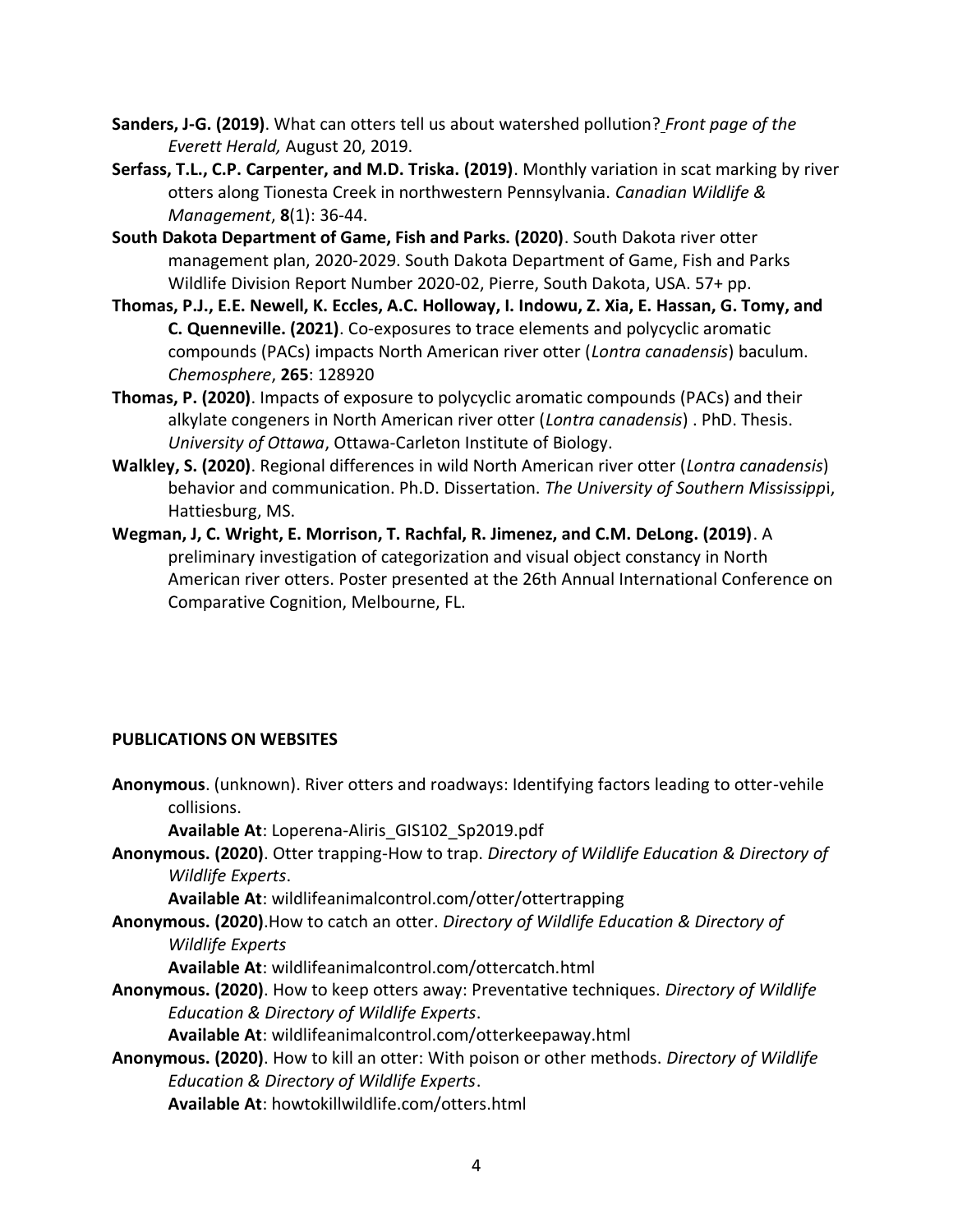**Anonymous. (2020)**. Otter repellant: Analysis of types and effectiveness. *Directory of Wildlife Education & Directory of Wildlife Experts*.

**Available At**: wildlifeanimalcontrol.com/otterrepellent.html

**Anonymous. (2019)**. River otters and roadways: Identifying factors leading to otter-vehicle collisions.

**Available At**: Loperena-Aliris\_GIS102\_Sp2019.pdf

**Kusa, B. (2021**). Mashomack musings: No otters but our otters. *Shelter Island Reporter*. Around the Island. 02/18/2021.

**Available At**: shelterislandreporter.timesreview.com/2021/02/18/mashomack-musingsno-otters-but-our-otters/

**river otter ecology.org. (2019**). River otter (*Lontra canadensis*) monitoring report 2018 Marin County, California.

**Available At**: riverotterecology.org/wp-content/uploads/2019/03/2018-Monitoring-Report-.pdf

**Lohan, K. and K. McDonald. (2020)**. River otters take party pooping to a new level. *Smithsonian Environmental Research Center*.

**Available At**: https://www.smithsonianmag.com/blogs/smithsonian-environmentalresearch-center/2020/07/30/river-otters-take-party-pooping-new-level/

**Panella, M.J. and S.P. Wilson. (2018)**. Delisting proposal for North American river otter (*Lontra canadensis*) in Nebraska. *Nebraska Game and Fish Commission*.

#### **Available At**:

http://outdoornebraska.gov/wpcontent/uploads/2018/04/RiverOtter\_DelistingProposal .pdf

**Rivera, N.A. and N. Mateus-Pinilla. (2021)**. Lessons learned from Illinois river otters. *Wildlife Veterinary Epidemiology Laboratory*.

**Available At**: Illinois.edu/wildlifevetlab/2021/02/10/from-their-environment-to-theirbehavior/

- **Roberts, N.M., M.J. Lovallo, and S.M. Crimmins. (2020).** [River otter status, management, and](javascript:void(0))  [distribution in the United States: Evidence of large-scale Population Increase and Range](javascript:void(0))  [expansion.](javascript:void(0)) *Journal of Fish and Wildlife Management*. In-Press **Available At**: https.//doi.org/10.3996/102018-JFWM-093
- **Unknown. (2020)**. NCGI Lontra canadensis Annotation Release 100. **Available At**: ncbi.nim.nih.gov/genome/annotation.euk/Lontra\_canadensis/100
- **Wegman, J., and C.M. DeLong. (2020).** *Can North American river otters (Lontra canadensis) categorize 2D objects?* [Conference presentation]. RIT Undergraduate Research Symposium, Rochester, NY, United States. **Available At**: www.youtube.com/watch?v=q3PbkmKArDQ
- **Wegman, J., C. Wright, T. Rachfal, J. Morelli, M. Altobelli, T. Bragg , E. Morrison, K. Gunther, and C,M. DeLong. (2020).** *Can North American river otters* (Lontra canadensis) *categorize 2D objects?* [Poster presentation]. Western New York Undergraduate Psychology Conference, Buffalo, NY, United States. **Available At**: wnypsychologyconference.webnode.com